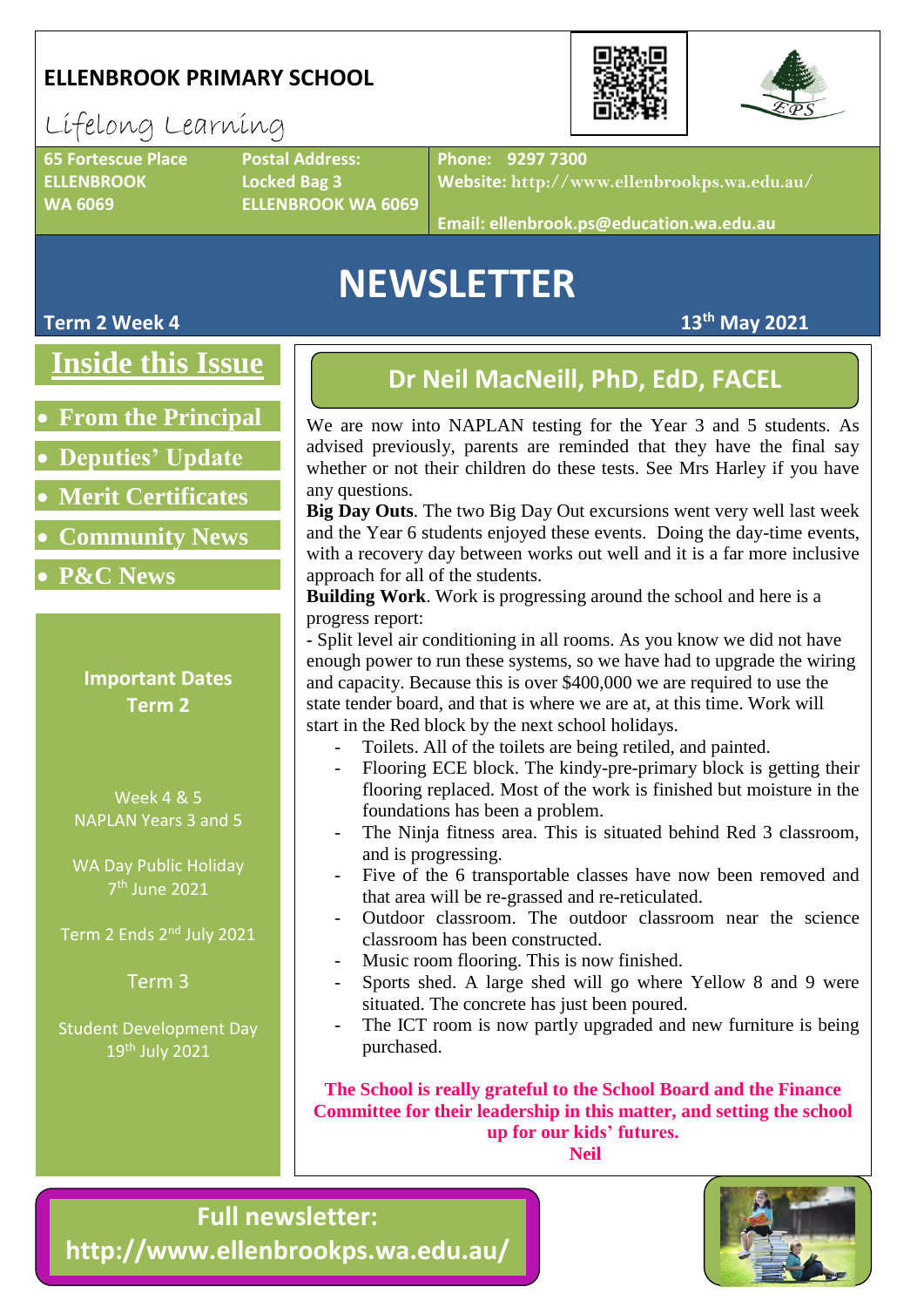

### Merit Certificates Winners

| <b>Chase Bailey</b>       | B <sub>2</sub>                    |
|---------------------------|-----------------------------------|
| <b>Aceline Villazor</b>   | B <sub>2</sub>                    |
| <b>Bitres Achayo</b>      | B <sub>3</sub>                    |
| Logan Cheeseman           | B <sub>3</sub>                    |
| <b>Trinity Cooper</b>     | B <sub>3</sub>                    |
| <b>Rosa Kere</b>          | B <sub>3</sub>                    |
| Nitya Vaghjiani           | B <sub>3</sub>                    |
| Luro Ojulu                | <b>B4</b>                         |
| <b>Chloe Sroy</b>         | B <sub>4</sub>                    |
| Jerome Coyne              | <b>B5</b>                         |
| <b>Matthew Fidelis</b>    | $\overline{\mathsf{B}}\mathsf{5}$ |
| Amelia Romero             | R <sub>2</sub>                    |
| Obach Ojulu               | R <sub>3</sub>                    |
| <b>Kasey Taylor</b>       | R <sub>3</sub>                    |
| <b>Eva De Vries</b>       | $R\overline{4}$                   |
| <b>Clarissa Griffiths</b> | R <sub>4</sub>                    |
| <b>Hunter Golding</b>     | R <sub>5</sub>                    |
| <b>Beau Zito</b>          | R <sub>5</sub>                    |
| <b>Tiairna Caraher</b>    | Y1                                |
| Ermias Habtamu            | Y1                                |
| <b>Lukas Kickett</b>      | Y1                                |
| <b>Arach Kut</b>          | Y1                                |
| <b>Yuself Ismael</b>      | Y <sub>2</sub>                    |
| Kaiden Whitby             | Y <sub>2</sub>                    |
| Lareen Al-Kozai           | Y6                                |
| Rayan Jaber               | Υ6                                |
|                           |                                   |

### **DEPUTIES' UPDATE**

**Mother's Day stall**. Thanks to the P&C for running the Mother's Day staff again this year. This is a great service that is offered to our students and their families.

**School Reports** – As part of the school's sustainability program, all school reports will be emailed to parents/caregivers only. Paper copies will not be sent home as has been done in the past. Please ensure your correct email address is on the school records to ensure you receive the report/s.

**Kindergarten Program**: We are currently taking Applications for Enrolment for children who will turn 4 years of age before June 30th, 2022.

The closing date for all applications is the 23<sup>th</sup> of July, 2021.

Please note: Applications for Enrolment are not to be confused with Enrolments. All applicants will be contacted shortly after the closing date advising if their application has been successful and invite them to return and complete enrolment forms. If you know of anyone in area who has children who may need a placement next year, please pass this information on.

**Student Messages** – Please ensure that students know where they are meeting parents/caregivers after school for pick up. Urgent messages will be passed on. The office staff will try their best to pass other messages on to students however sometimes they are unable to leave the office.

**Mobile Phones** – Please remind your children they cannot access mobile phones during the school day. If your child requires a phone it must not be accessed during the day. We suggest the phones are left with the teacher during the day for safe keeping.

**School Contributions Voluntary –** In 2021 parents and carers of students attending Ellenbrook Primary School are asked to contribute: \$40 per child in Year 1 to 6, \$50 per child in Pre-Primary and \$60 per child in Kindergarten. Thank you to all those who have paid their fees, however if you have not paid these fees through the Book Order with Campion, they can be paid in cash, cheque or EFTPOS at the Office.



Lifelong Learning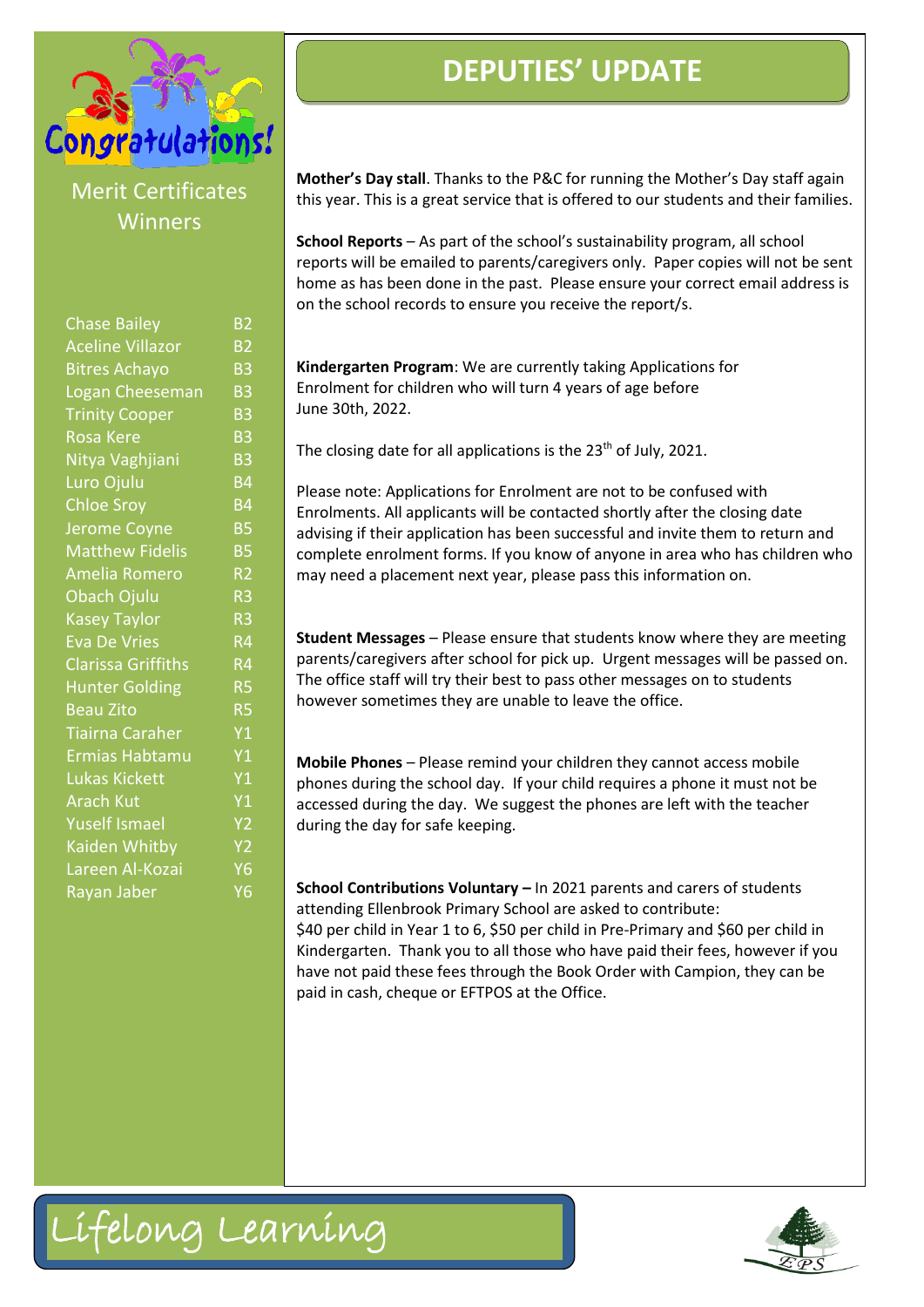#### **Important Dates Term 2**

Week 4 & 5 NAPLAN Years 3 and 5

WA Day Public Holiday 7 th June 2021

Term 2 Ends 2nd July 2021

Term 3

Student Development Day 19th July 2021

# **P & C U PD A TE**

Events / Fundraising

ENTERTAINMENT BOOKS

The new Entertainment Books are now available for purchase at a cost of \$70 each.

Help our cause and get a year of unlimited offers and savings. Start your Entertainment Membership today to support Ellenbrook Primary School P&C Association Inc, get a year of amazing 2-for-1 offers, discounts and savings AND a bonus \$10 or \$20 eGift Card. Click here to sign up today: <https://www.entertainmentbook.com.au/orderbooks/8584n8>

T&Cs apply\* visit [www.entertainment.com.au/promotions](http://www.entertainment.com.au/promotions)

MOTHER'S DAY STALL

The annual Mother's Day Stall and Raffle was held on Thursday, 6 May 2021. We raised just under \$3,000. Thank you to everyone who supported the fundraiser. We hope the mums enjoyed their gifts.

Leavers

CRAZY HAIR DAY

A Crazy Hair Day was held on Friday, 30 April 2021. We raised \$289. Thank you to everyone who donated.

SHIRTS AND JACKETS

The leavers shirts and jackets have arrived and are being distributed to Year 6 students today! We can't wait to see them in their new attire.

Canteen

Flexischools

Can't get into the canteen, go online to www.flexischools.com.au, it's so easy. (NOTE: Please make sure you have the correct class assigned in Flexischools against your kids when making an order).

Help Wanted

The canteen is always looking for help to continue to make delicious homemade meals for our kids. We might look like we have it all sorted but having an extra pair of hands can make a world of difference.